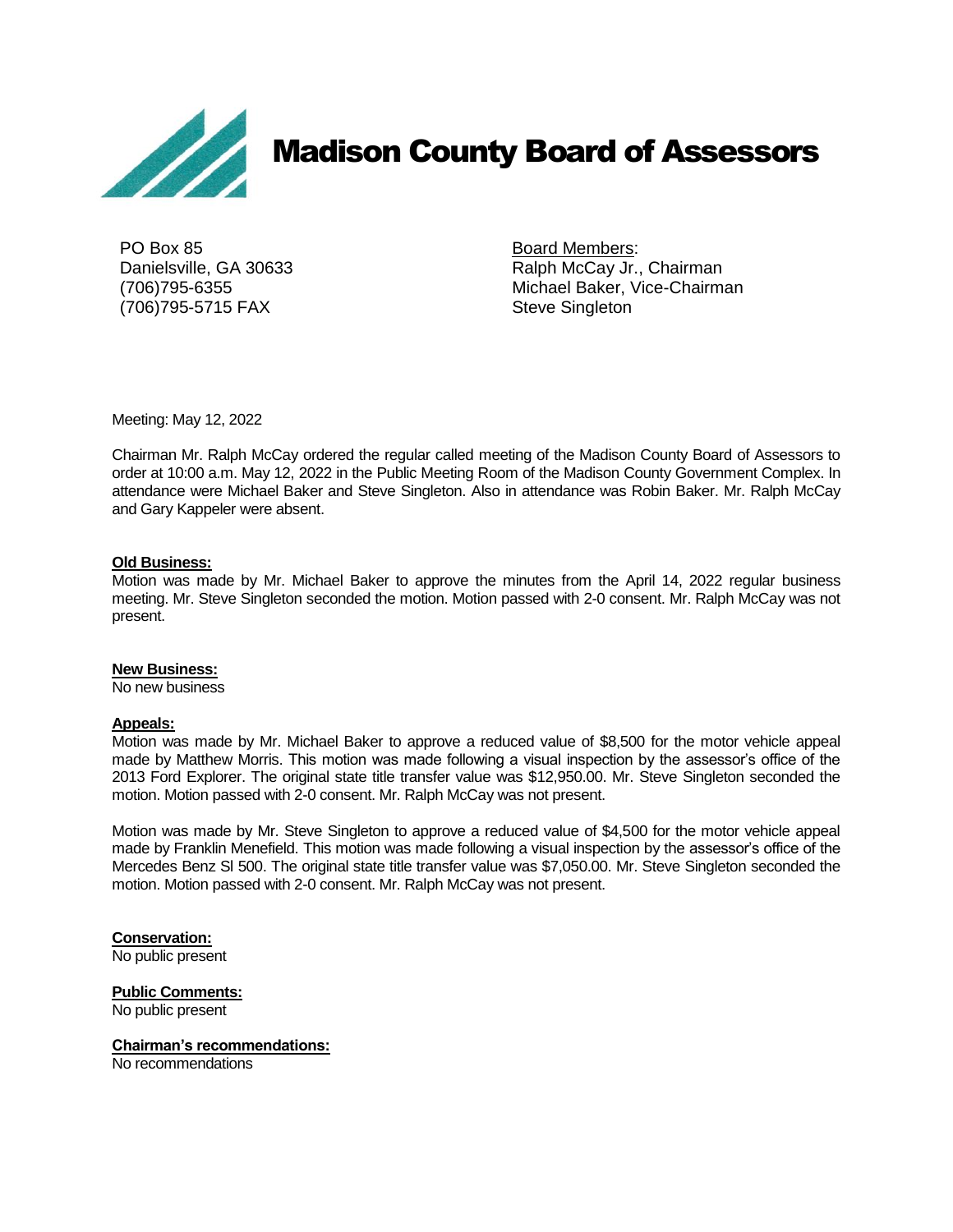## **Chief Appraiser recommendations:**

No new business

**Policy:** No new business

**Personnel:** No new business

#### **Adjournment:**

Motion was made by Mr. Michael Baker to adjourn at 10:15 a.m. Mr. Steve Singleton seconded the motion. Motion passed with 2-0 consent. Mr. Ralph McCay was not present.